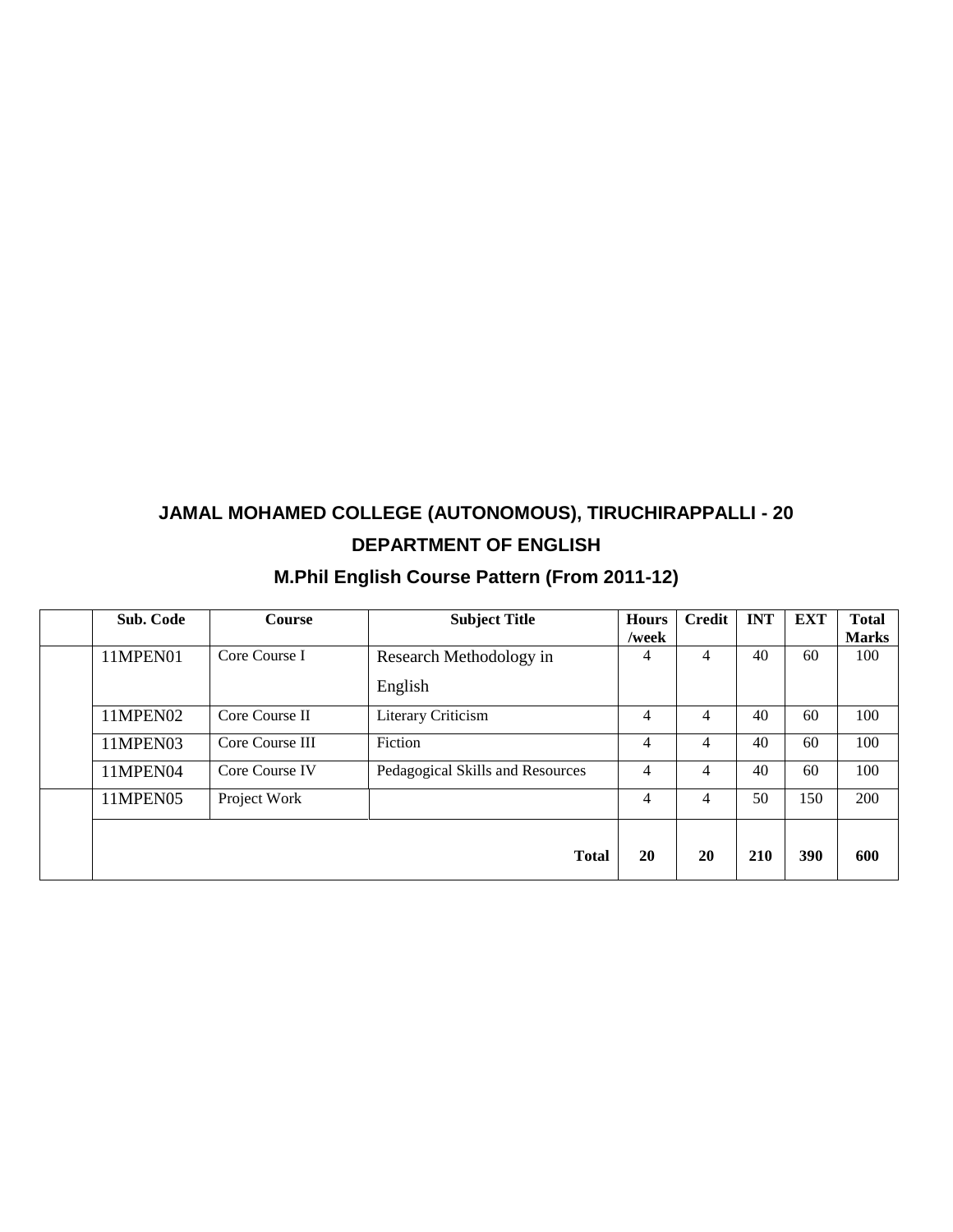# **JAMAL MOHAMED COLLEGE (AUTONOMOUS), TIRUCHIRAPPALLI-20 DEPARTMENT OF ENGLISH M.Phil (Syllabus From 2011 to 2012) Paper – I – Research Methodology in English (Subject Code: 11MPEN01)**

**4Hrs/Week Credits: 4**

## **Objective**

M.Phil. being a semi academic and semi-research course, this paper proposes to introduce student-scholar to the philosophy and mechanics of research, to train them in the use of language, style and discourse suitable for thesis writing, to expose them to theories of literature, and help them acquire both a theoretical thrust and hands-on experience in writing research proposeals before they embark on the execution of the thesis proper.

## **Unit I- The Philosophy of Research**

- 1. The Philosophy, Meaning and Definition of Research Research in Literature
- 2. Textual criticism
- 3. Literary History

### **Reference:**

- 1. F.W. Batson: The Scholar Critic: An Introduction to Literary Research
- 2. J. Thorpe: Aims and Methods of Scholarships in Modern Language and Literature.
- 3. G. Watson;The Literary Critics. London: Hogarth Press, 1962.
- 4. Joseph Gibaldi: MLA Handbook.

### **Unit II Mechanics of Research**

- 1. Conventions and Mechanics of thesis writing
- 2. Structure of the thesis
- 3. Use of quotations
- 4. From the First Draft to the Final copy
- 5. E-learning Research

### **Reference:**

- **1.** G. Watson;The Literary Thesis
- **2.** Anderson: Thesis and Assignment Writing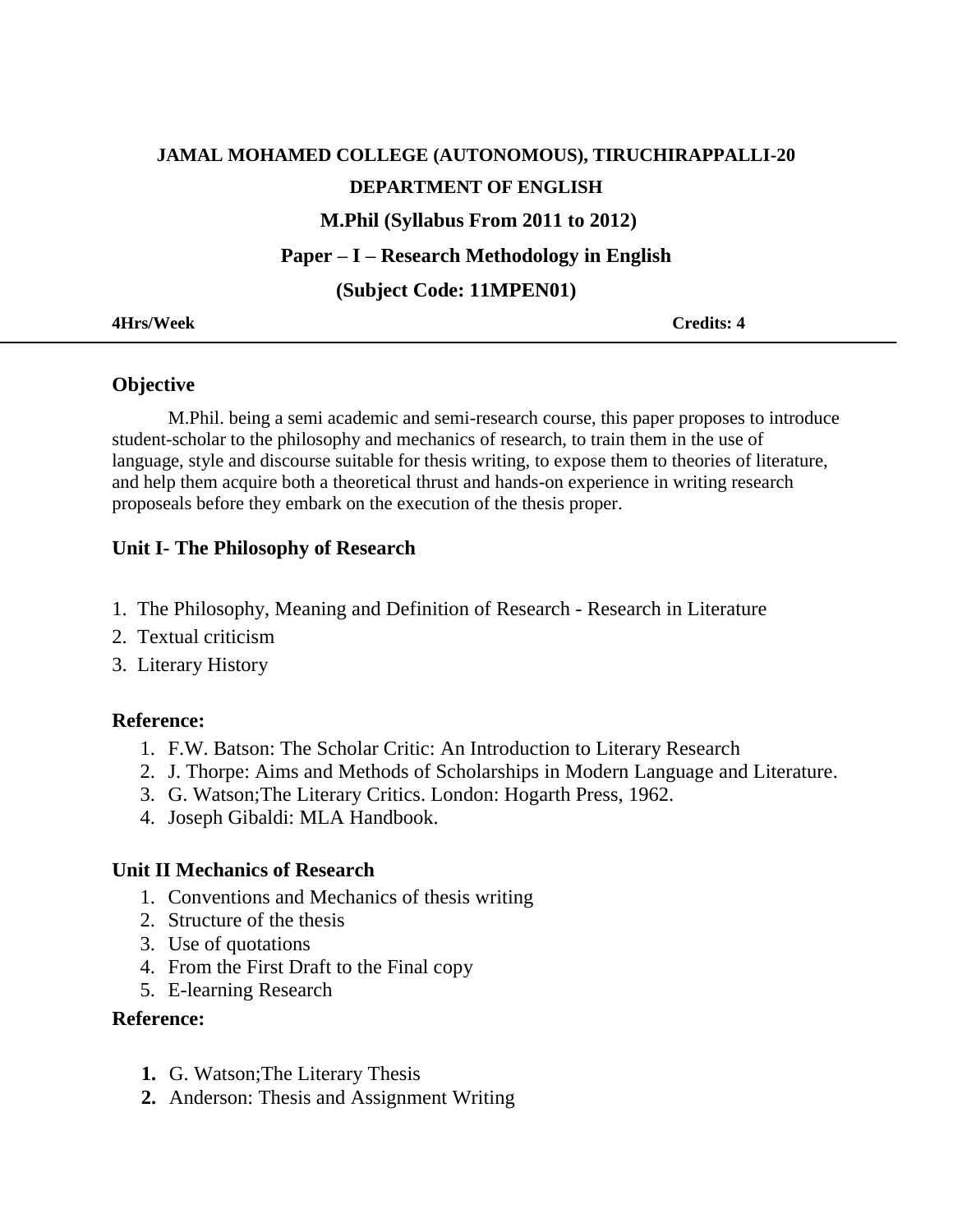# **Unit III The Language and Style of Thesis Writing**

- 1. Different kinds of Discourse Narrative, Argumentative, Exposition, and Description
- 2. Style of Thesis Writing

## **Reference:**

1. Brooks and Warren: Modern Rhetoric. New York: Harcourt Brace,1972

## **Unit IV Theory of Literature**

- 1. Literature and Biography
- 2. Literature and Psychology
- 3. Literature and Society
- 4. Literature and Ideas
- 5. Style and Stylistics
- 6. The Nature and Modes of Narrative Fiction

## **Reference:**

- 1. Wellek and Warren: Theory of Literature. Penguin Books,1949
- 2. David Lodge: Modes of Modern Writing. London. Penguin Books

## **Unit V Project Proposal – Theory and Practice**

- 1. The identification of a Research Problem/Research Gap
- 2. The Problems faced by a Research Scholar
- 3. Parts of a Project Proposal
- 4. Preparing Minor Project Proposals

### **Reference:**

- 1. F.W.Bateson; The Scholar Critic
- 2. James Thorpe: Aims and Methods of Scholarships in Modern Language and literature.
- 3. Joseph Gibaldi: MLA Handbook.7<sup>th</sup> Edition
- 4. Ulrich Weinstein: Comparative Literature and Literary Theory.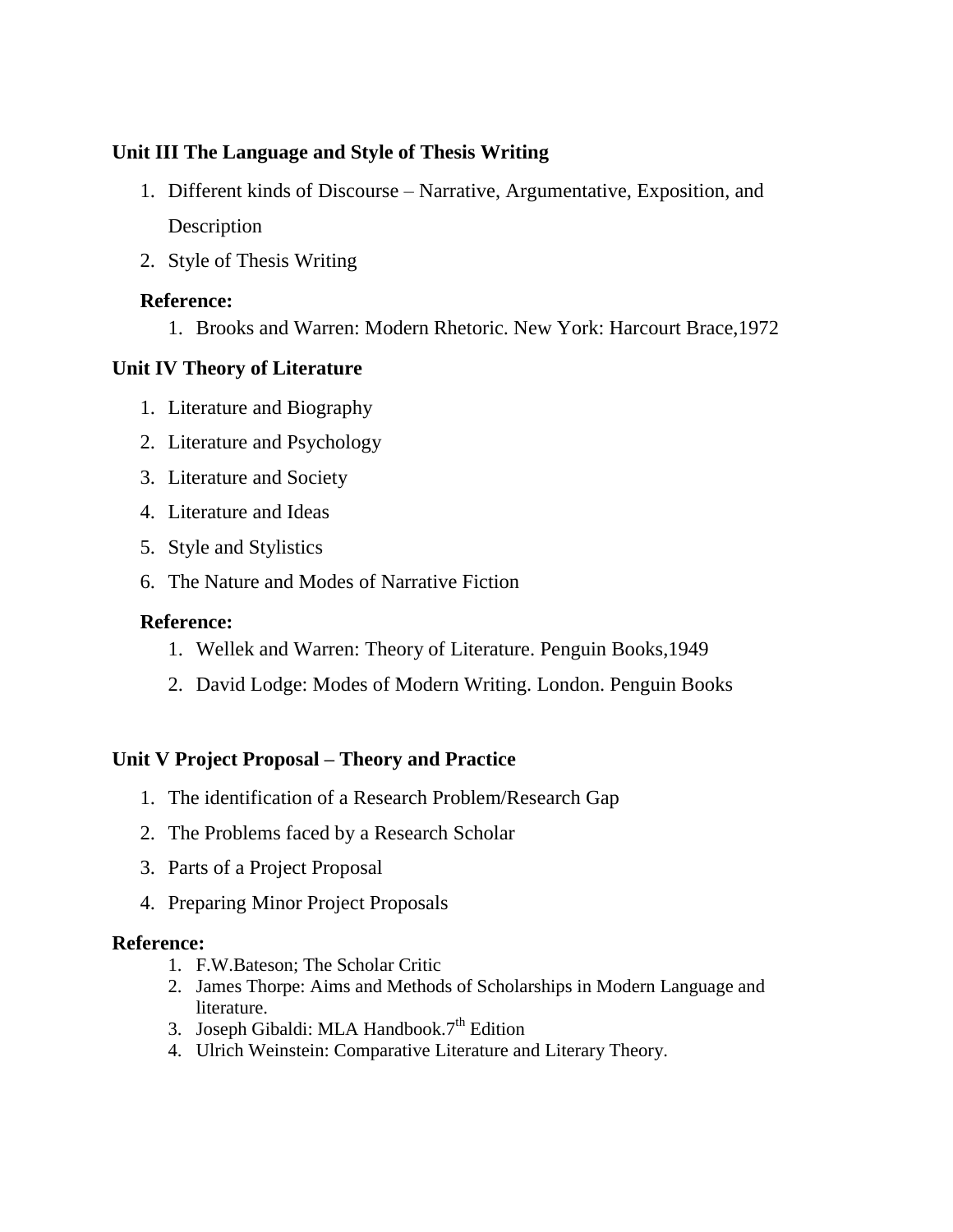# **M.Phil English Paper – II – Literary Criticism (Subject Code: 11MPEN02)**

.

## **Unit I- Structuralism and Post - Structuralism**

- 1. Jonathan Culler: Structuralism and Literature
- 2. Jacques Derrida: Structure, Sign and Play in the Discourse of Language(Sethuraman)

#### **Unit II Deconstruction and Hermeneutics**

- 1. MH Abrams: The Deconstructive Angel(Sethuraman)
- 2. E D Hirsch Jr: Three Dimension of Hermeneutics(Sethuraman)

#### **Unit III Reader Response and Psycho Analytical Criticism**

- 1. Stanley Fish;:Is there a Text in this Class?(Sethuraman)
- 2. Sigmund Freud: Creative Writers and Day Dreaming
- 3.

### **Unit IV Post Modernism and post Colonialism**

- 1. Helen Tiffin: Post Colonialism, Post Modernism and the Rehabilitation of Post Colonial History
- 2. Stuart Hall: Cultural Identity and Diaspora (Mongia)

### **Unit V Feminism, Marxism and New Historicism**

- 1. Gayatri Spivak; Three Women's Texts and a Critique of Imperialism(Mongia)
- 2. George Lukacs: The Historical Novel(Ryan)
- 3. Louis A Montrose: The Poetics and Politics of Culture(Ryan)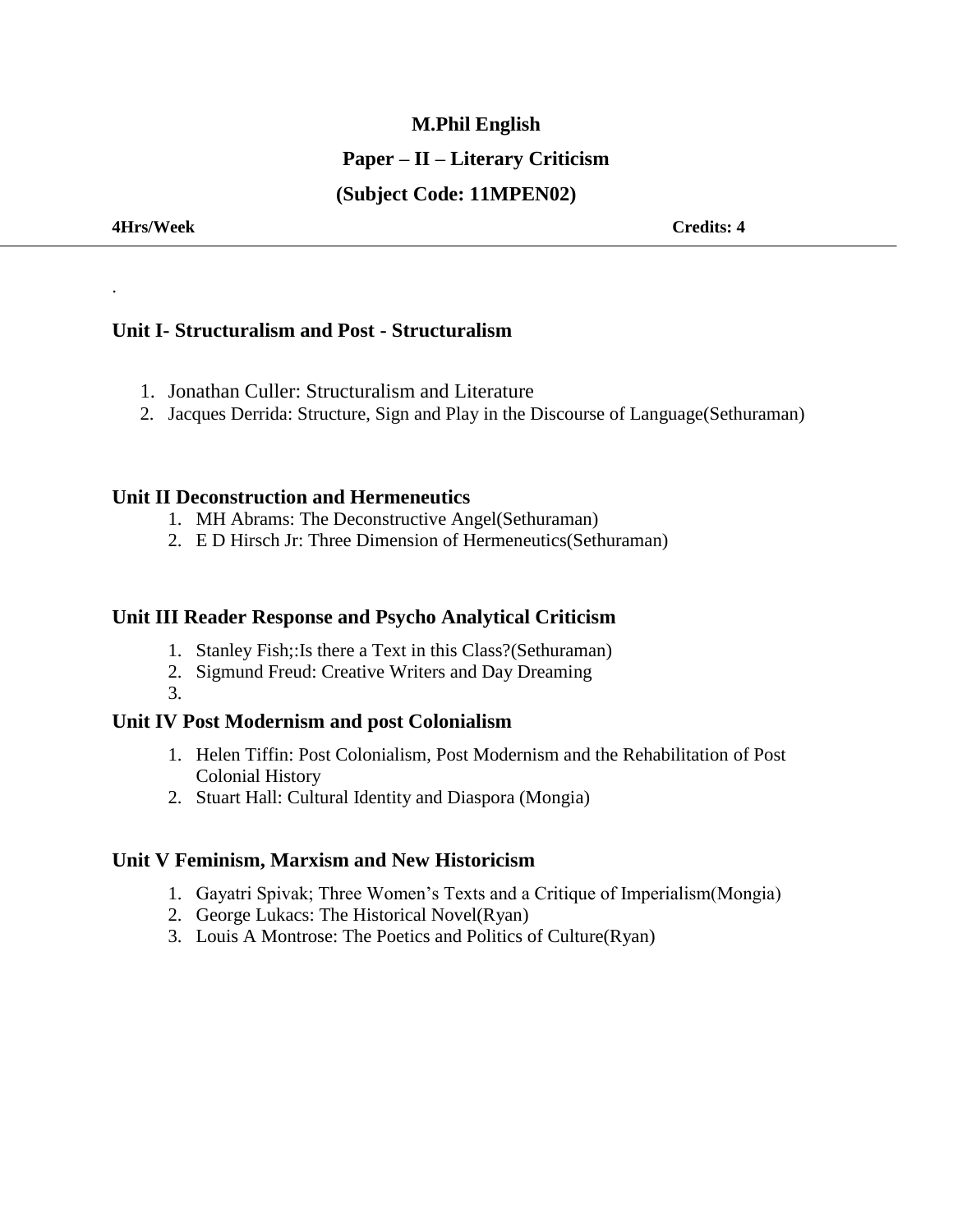# **M.Phil English**

## **Paper – III – Fiction**

# **(Subject Code: 11MPEN03)**

**4Hrs/Week Credits: 4**

#### **Unit I**

.

- 1. Margaret Atwood: Surfacing
- 2. Toni Morrison: Sula

#### **Unit II**

 1. Salman Rushdie: Midnight's Children 2. Shashi Tharoor: The Great Indian Novel

#### **Unit III**

1. Patrick White: Voss

2. Chinua Achebe: Things Fall Apart

## **Unit IV**

- 1. Amitav Ghosh; Shadow Lines
- 2. Arunthathi Roy: The God of Small Things

#### **Unit V**

- 1. Paulo Coelho: The Alchemist
- 2. Herman Melville: Moby Dick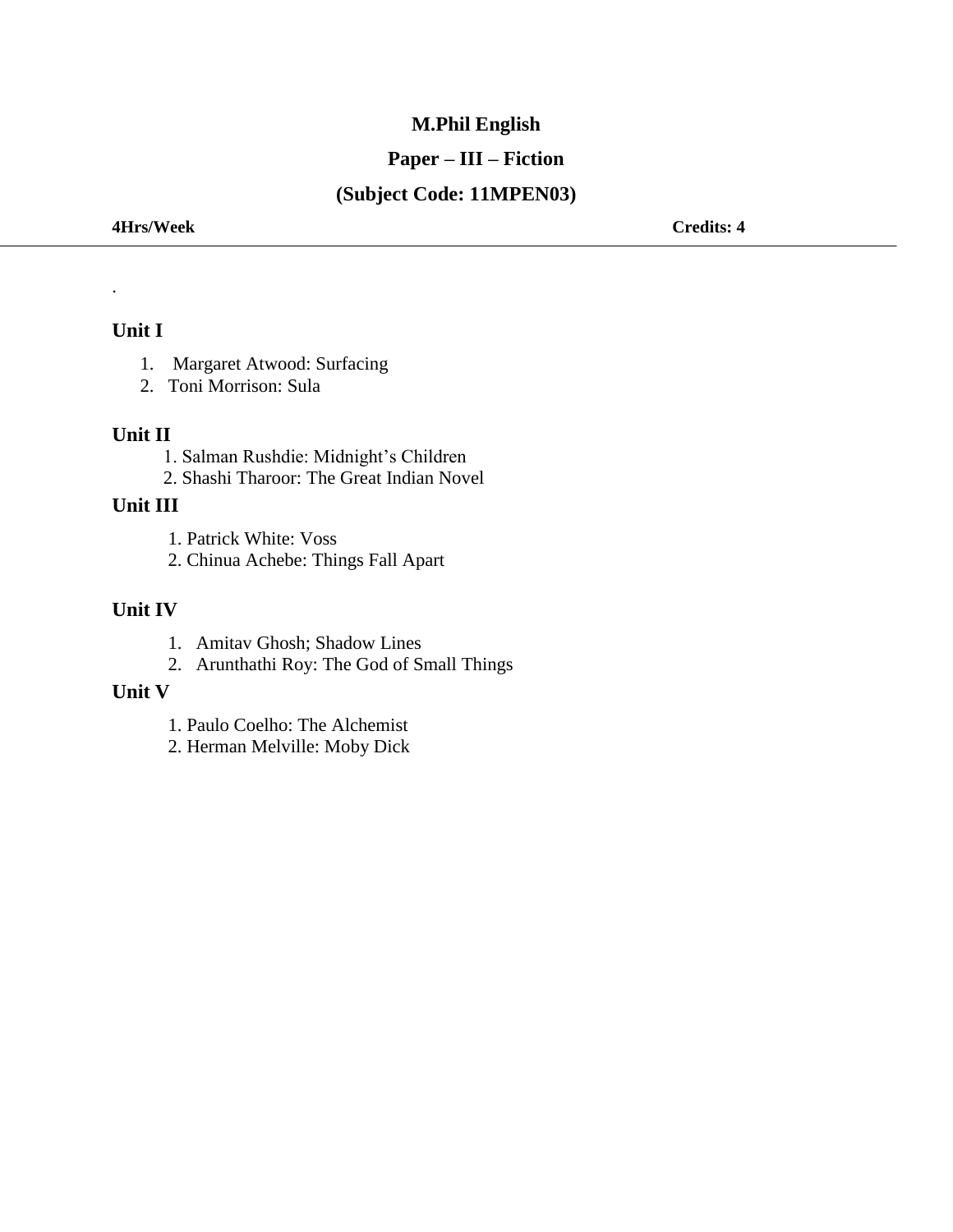## **M.Phil English**

## **Paper – IV – Pedagogical Skills and Resources**

## **(Subject Code: 11MPEN04)**

#### **4Hrs/Week Credits: 4**

### **Unit I**

.

- 1. ICT (Information and Communication Technology) in Education An overview – ICT in Language Teaching
- 2. Internet sources of teaching resources
- 3. Preparation of Powerpoint presentations
- 4. Online teaching Web based learning

## **Unit II**

- 1. Communication its types barriers to communication Importance of Communication
- 2. Dyadic Communication Face to Face Conversation, Telephonic Conversation, Interviews, Instruction, Dictation.

## **Unit III**

- 1. Interpersonal Skills, Presentation Skills, Business Correspondence, Group Dynamics.
- 2. Meetings, Seminars and Conferences.

## **Unit IV**

- 1. Teaching Technology for Large groups
- 2. Teaching for small groups Individualized learning and teaching.

### **Unit V**

- 1. Teaching Technology Designs
- 2. Classroom Management.

#### **References:**

- 1. Educational Technology Expanding Our Vision. R.C. Krishnamoorthy(Authors Press) Chapters 2,3&7
- 2. Developing Communication Skills. Krishna Mohan, Meena Banerji(Macmillan India Ltd.) Chapters 1,4,5&6
- 3. Mass Communication in India. Keval J.Kumar(Jaico Publishing House)